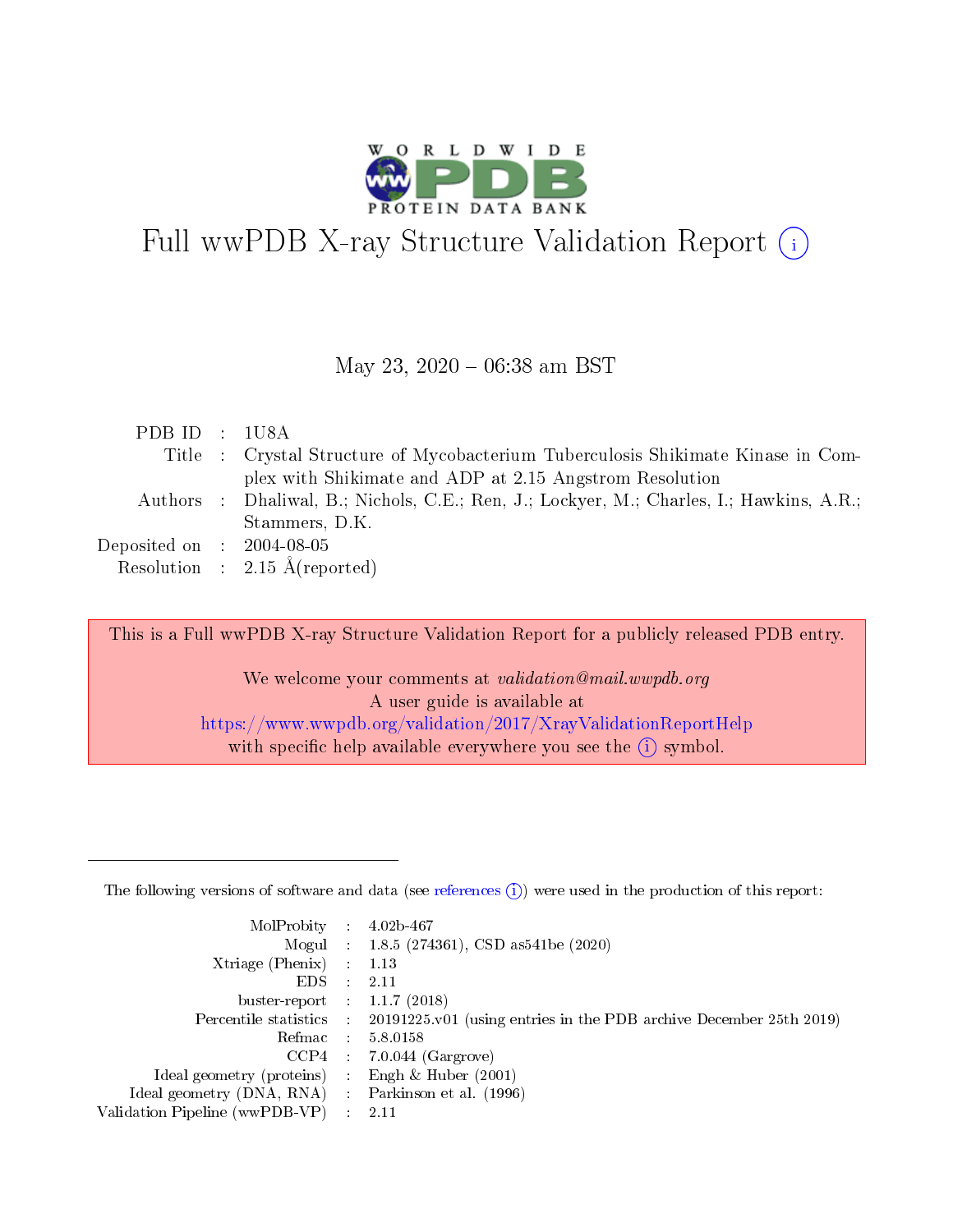# 1 [O](https://www.wwpdb.org/validation/2017/XrayValidationReportHelp#overall_quality)verall quality at a glance  $(i)$

The following experimental techniques were used to determine the structure: X-RAY DIFFRACTION

The reported resolution of this entry is 2.15 Å.

Percentile scores (ranging between 0-100) for global validation metrics of the entry are shown in the following graphic. The table shows the number of entries on which the scores are based.



| Metric                | Whole archive<br>$(\#\text{Entries})$ | Similar resolution<br>$(\#\text{Entries},\,\text{resolution}\,\,\text{range}(\textup{\AA}))$ |
|-----------------------|---------------------------------------|----------------------------------------------------------------------------------------------|
| $R_{free}$            | 130704                                | $1479(2.16-2.16)$                                                                            |
| Clashscore            | 141614                                | $1585(2.16-2.16)$                                                                            |
| Ramachandran outliers | 138981                                | $1560(2.16-2.16)$                                                                            |
| Sidechain outliers    | 138945                                | $1559(2.16-2.16)$                                                                            |
| RSRZ outliers         | 127900                                | $1456(2.16-2.16)$                                                                            |

The table below summarises the geometric issues observed across the polymeric chains and their fit to the electron density. The red, orange, yellow and green segments on the lower bar indicate the fraction of residues that contain outliers for  $>=3, 2, 1$  and 0 types of geometric quality criteria respectively. A grey segment represents the fraction of residues that are not modelled. The numeric value for each fraction is indicated below the corresponding segment, with a dot representing fractions <=5% The upper red bar (where present) indicates the fraction of residues that have poor fit to the electron density. The numeric value is given above the bar.

| Mol | $\cap$ hain | Length       | Quality of chain |     |    |  |  |  |
|-----|-------------|--------------|------------------|-----|----|--|--|--|
|     |             |              | 6%               |     |    |  |  |  |
|     |             | $1 \nabla C$ | 68%              | 22% | 7% |  |  |  |

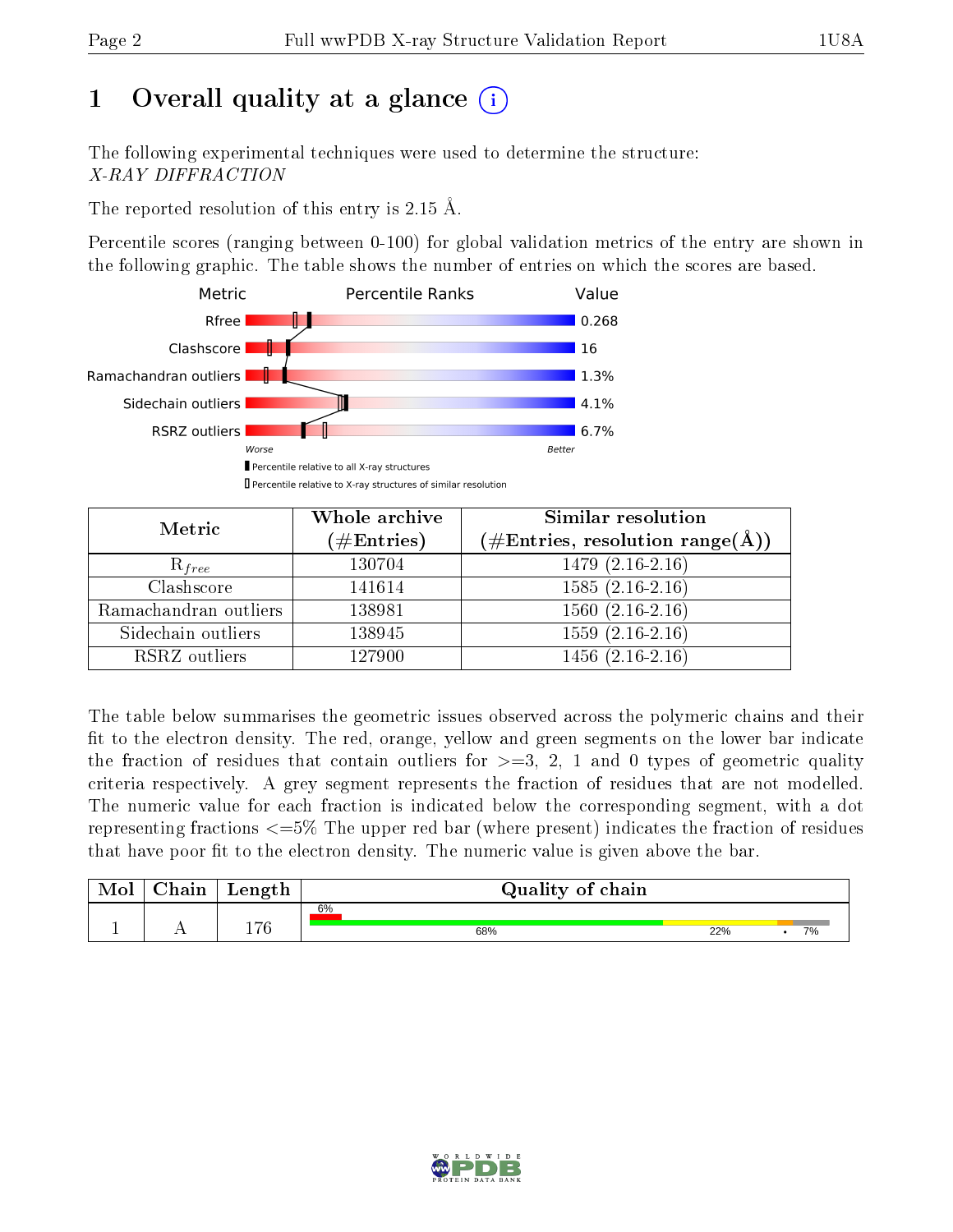# 2 Entry composition (i)

There are 5 unique types of molecules in this entry. The entry contains 1373 atoms, of which 0 are hydrogens and 0 are deuteriums.

In the tables below, the ZeroOcc column contains the number of atoms modelled with zero occupancy, the AltConf column contains the number of residues with at least one atom in alternate conformation and the Trace column contains the number of residues modelled with at most 2 atoms.

Molecule 1 is a protein called Shikimate kinase.

| Mol | Chain | Residues | $\rm{Atoms}$ |  |     | $\text{ZeroOcc}$   AltConf   Trace |  |  |  |
|-----|-------|----------|--------------|--|-----|------------------------------------|--|--|--|
|     |       | 163      | fota<br>1214 |  | 94° |                                    |  |  |  |

Molecule 2 is CHLORIDE ION (three-letter code: CL) (formula: Cl).

|  | $Mol$   Chain   Residues | Atoms   | ZeroOcc   AltConf |  |
|--|--------------------------|---------|-------------------|--|
|  |                          | Total C |                   |  |

• Molecule 3 is ADENOSINE-5'-DIPHOSPHATE (three-letter code: ADP) (formula:  $C_{10}H_{15}N_5O_{10}P_2$ .



| Mol | $Chain   Residues$ | Atoms       |     |  |  | $ZeroOcc \mid AltConf \mid$ |  |  |
|-----|--------------------|-------------|-----|--|--|-----------------------------|--|--|
|     |                    | Total C N O |     |  |  |                             |  |  |
|     |                    |             | 10. |  |  |                             |  |  |

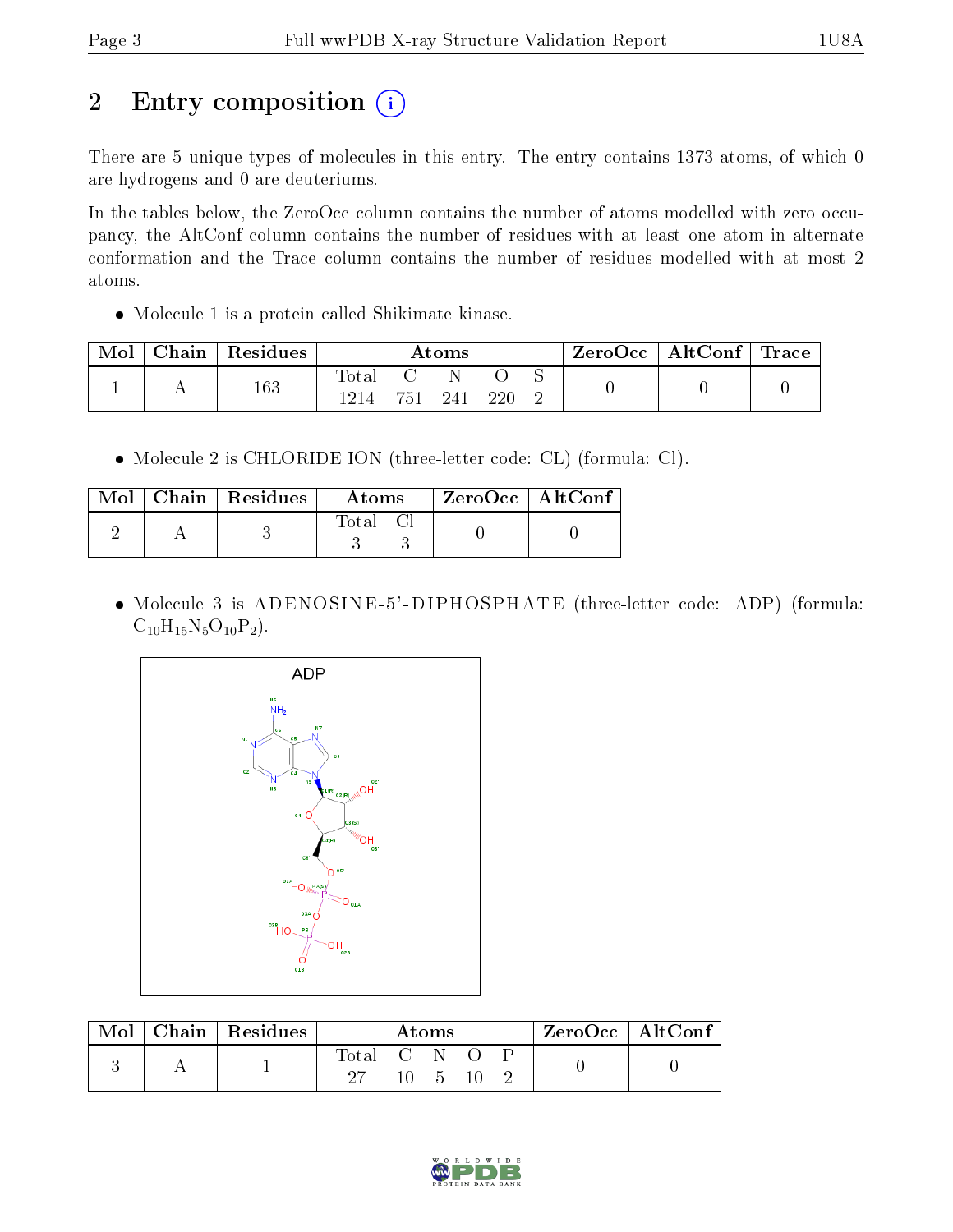$\bullet$  Molecule 4 is (3R,4S,5R)-3,4,5-TRIHYDROXYCYCLOHEX-1-ENE-1-CARBOXYLIC ACID (three-letter code: SKM) (formula:  $C_7H_{10}O_5$ ).



|  | $\text{Mol}$   Chain   Residues | Atoms |  | $ZeroOcc \mid AltConf$ |
|--|---------------------------------|-------|--|------------------------|
|  |                                 | Total |  |                        |

 $\bullet\,$  Molecule 5 is water.

|  | $\boxed{\text{Mol}}$ Chain   Residues | Atoms                  | ' ZeroOcc   AltConf |  |
|--|---------------------------------------|------------------------|---------------------|--|
|  | 117                                   | Total<br>$-117$<br>117 |                     |  |

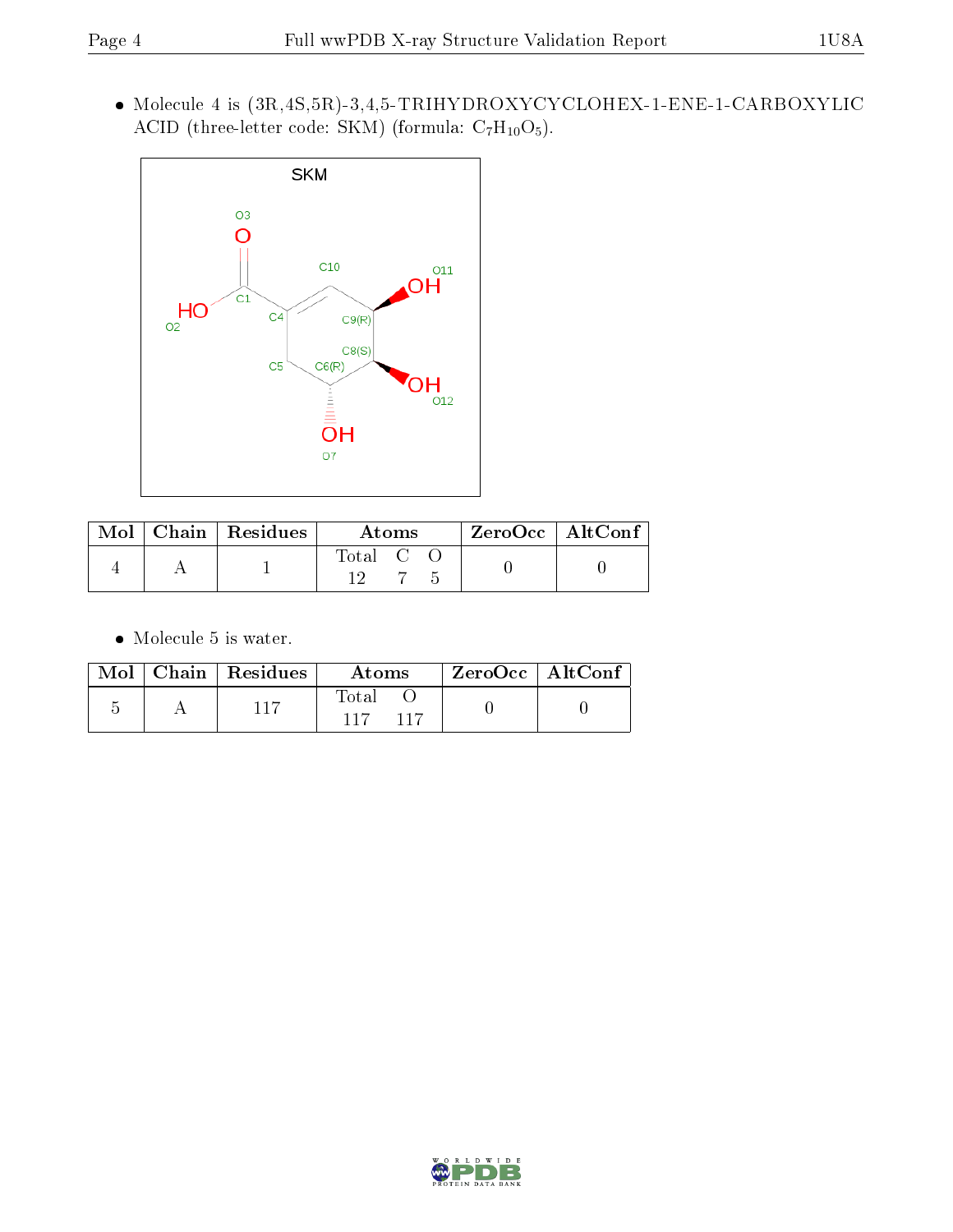# 3 Residue-property plots  $(i)$

These plots are drawn for all protein, RNA and DNA chains in the entry. The first graphic for a chain summarises the proportions of the various outlier classes displayed in the second graphic. The second graphic shows the sequence view annotated by issues in geometry and electron density. Residues are color-coded according to the number of geometric quality criteria for which they contain at least one outlier: green  $= 0$ , yellow  $= 1$ , orange  $= 2$  and red  $= 3$  or more. A red dot above a residue indicates a poor fit to the electron density (RSRZ  $> 2$ ). Stretches of 2 or more consecutive residues without any outlier are shown as a green connector. Residues present in the sample, but not in the model, are shown in grey.



• Molecule 1: Shikimate kinase

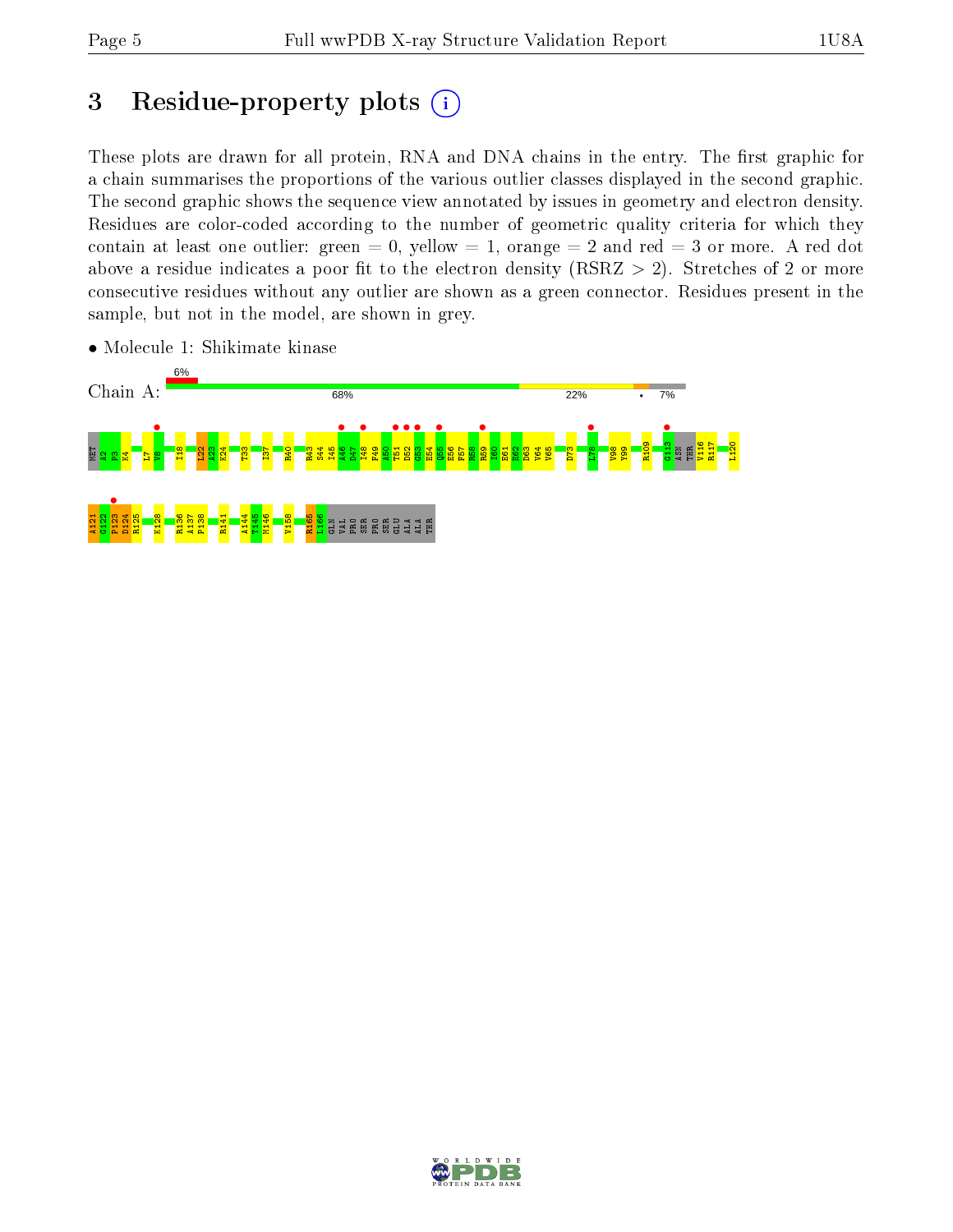# 4 Data and refinement statistics  $(i)$

| Property                                                             | Value                                                       | Source     |
|----------------------------------------------------------------------|-------------------------------------------------------------|------------|
| Space group                                                          | P 32 2 1                                                    | Depositor  |
| Cell constants                                                       | $63.70\text{\AA}$<br>$63.70\text{\AA}$<br>$91.60\text{\AA}$ |            |
| a, b, c, $\alpha$ , $\beta$ , $\gamma$                               | $90.00^\circ$<br>$90.00^\circ$<br>$120.00^{\circ}$          | Depositor  |
| Resolution $(A)$                                                     | 30.00<br>$-2.15$                                            | Depositor  |
|                                                                      | 22.04<br>$-2.15$                                            | <b>EDS</b> |
| % Data completeness                                                  | $99.8(30.00-2.15)$                                          | Depositor  |
| (in resolution range)                                                | $100.0 (22.04 - 2.15)$                                      | <b>EDS</b> |
| $\mathrm{R}_{merge}$                                                 | 0.07                                                        | Depositor  |
| $\mathrm{R}_{sym}$                                                   | (Not available)                                             | Depositor  |
| $\langle I/\sigma(I) \rangle$ <sup>1</sup>                           | 3.82 (at $2.15\text{\AA}$ )                                 | Xtriage    |
| Refinement program                                                   | $\overline{\text{CNS}}$                                     | Depositor  |
|                                                                      | 0.208<br>0.276<br>$\overline{\phantom{a}}$                  | Depositor  |
| $R, R_{free}$                                                        | 0.203<br>0.268<br>$\mathbf{A}$                              | DCC        |
| $R_{free}$ test set                                                  | 1256 reflections $(10.35\%)$                                | wwPDB-VP   |
| Wilson B-factor $(A^2)$                                              | 39.9                                                        | Xtriage    |
| Anisotropy                                                           | 0.202                                                       | Xtriage    |
| Bulk solvent $k_{sol}(e/\mathring{A}^3)$ , $B_{sol}(\mathring{A}^2)$ | $0.32$ , 59.5                                               | <b>EDS</b> |
| $L$ -test for twinning <sup>2</sup>                                  | $< L >$ = 0.49, $< L2$ = 0.32                               | Xtriage    |
| Estimated twinning fraction                                          | $0.049$ for $-h,-k,l$                                       | Xtriage    |
| $F_o, F_c$ correlation                                               | 0.95                                                        | <b>EDS</b> |
| Total number of atoms                                                | 1373                                                        | wwPDB-VP   |
| Average B, all atoms $(A^2)$                                         | 50.0                                                        | wwPDB-VP   |

Xtriage's analysis on translational NCS is as follows: The largest off-origin peak in the Patterson function is  $7.13\%$  of the height of the origin peak. No significant pseudotranslation is detected.

<sup>&</sup>lt;sup>2</sup>Theoretical values of  $\langle |L| \rangle$ ,  $\langle L^2 \rangle$  for acentric reflections are 0.5, 0.333 respectively for untwinned datasets, and 0.375, 0.2 for perfectly twinned datasets.



<span id="page-5-1"></span><span id="page-5-0"></span><sup>1</sup> Intensities estimated from amplitudes.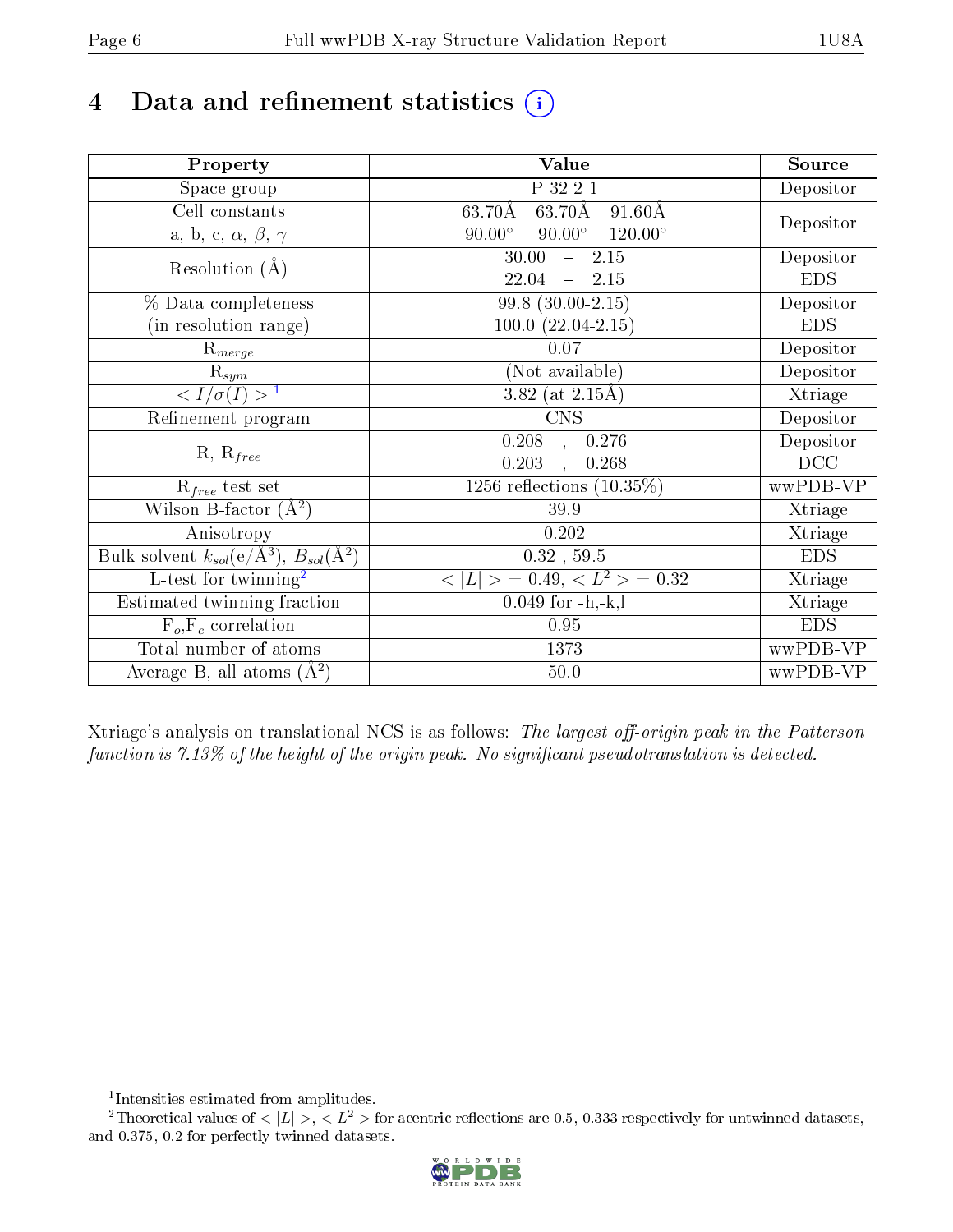# 5 Model quality  $(i)$

# 5.1 Standard geometry (i)

Bond lengths and bond angles in the following residue types are not validated in this section: SKM, ADP, CL

The Z score for a bond length (or angle) is the number of standard deviations the observed value is removed from the expected value. A bond length (or angle) with  $|Z| > 5$  is considered an outlier worth inspection. RMSZ is the root-mean-square of all Z scores of the bond lengths (or angles).

| $Mol$ Chain |      | Bond lengths                    | Bond angles |        |  |
|-------------|------|---------------------------------|-------------|--------|--|
|             |      | RMSZ $ #Z  > 5$ RMSZ $ #Z  > 5$ |             |        |  |
|             | 0.33 | 0/1227                          | 0.59        | 0/1655 |  |

There are no bond length outliers.

There are no bond angle outliers.

There are no chirality outliers.

There are no planarity outliers.

### 5.2 Too-close contacts  $(i)$

In the following table, the Non-H and H(model) columns list the number of non-hydrogen atoms and hydrogen atoms in the chain respectively. The H(added) column lists the number of hydrogen atoms added and optimized by MolProbity. The Clashes column lists the number of clashes within the asymmetric unit, whereas Symm-Clashes lists symmetry related clashes.

|  |      |      | Mol   Chain   Non-H   H(model)   H(added)   Clashes   Symm-Clashes |
|--|------|------|--------------------------------------------------------------------|
|  | 1214 | 1268 |                                                                    |
|  |      |      |                                                                    |
|  | 97   |      |                                                                    |
|  |      |      |                                                                    |
|  |      |      |                                                                    |
|  | 1373 | 1980 |                                                                    |

The all-atom clashscore is defined as the number of clashes found per 1000 atoms (including hydrogen atoms). The all-atom clashscore for this structure is 16.

All (42) close contacts within the same asymmetric unit are listed below, sorted by their clash magnitude.

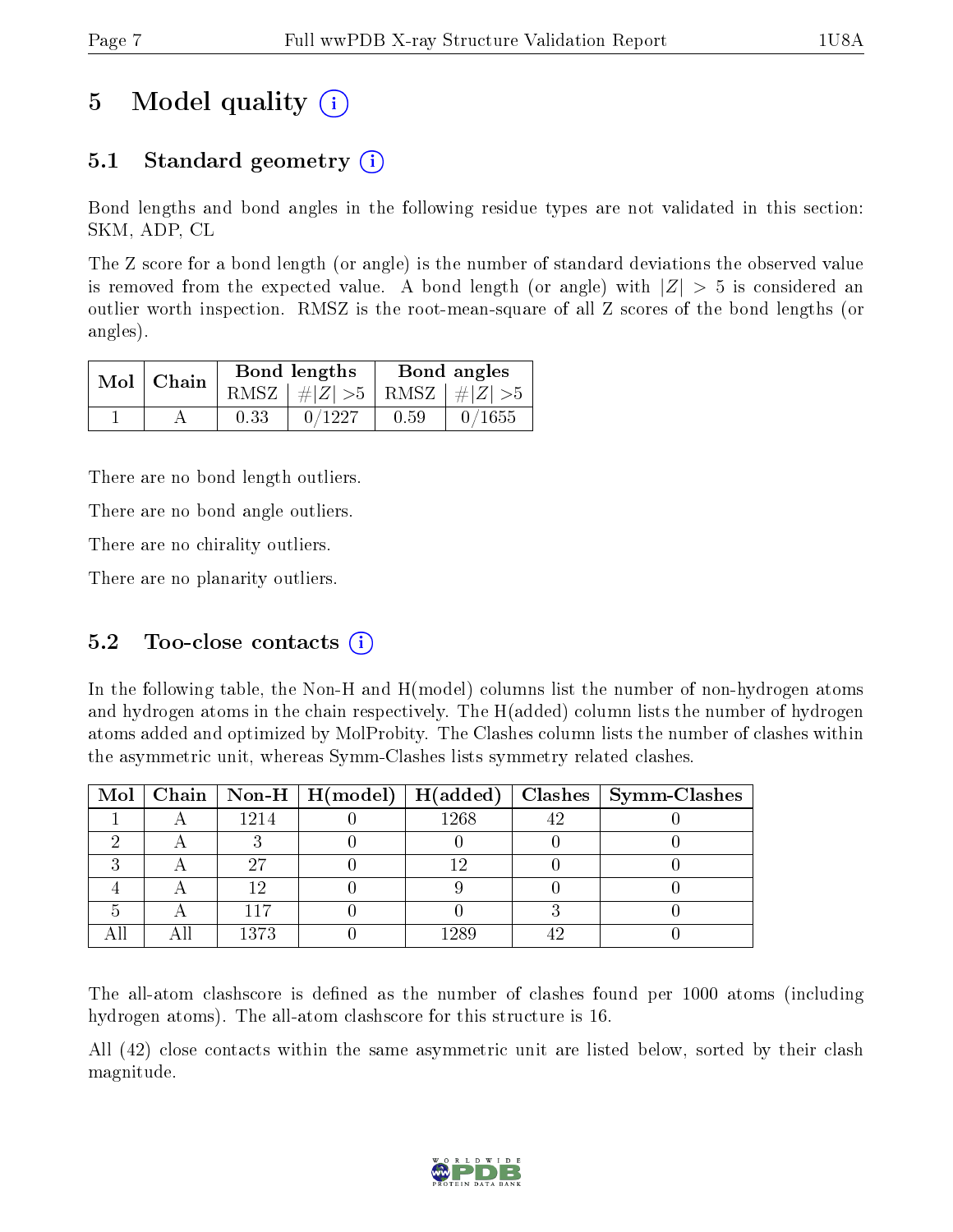| Atom-1                     | Atom-2               | Interatomic    | Clash         |
|----------------------------|----------------------|----------------|---------------|
|                            |                      | distance $(A)$ | overlap $(A)$ |
| 1:A:43:ARG:HH12            | 1: A:51:THR:HG21     | 1.39           | 0.86          |
| 1: A:18: ILE: HD13         | 1: A: 158: VAL:HGI1  | 1.59           | 0.85          |
| 1: A: 45: ILE: HD12        | 1:A:57:PHE:HE1       | 1.50           | 0.76          |
| 1: A:37: ILE: HD13         | 1: A:64:VAL:HG21     | 1.70           | 0.72          |
| 1: A: 33: THE: O           | 1: A:37: ILE: HG12   | 1.90           | 0.72          |
| 1:A:125:ARG:NH1            | 1:A:125:ARG:HB3      | 2.05           | 0.70          |
| 1:A:7:LEU:HD23             | 1:A:98:VAL:HB        | 1.72           | 0.70          |
| 1:A:137:ALA:HB3            | 1:A:138:PRO:HD3      | 1.75           | 0.68          |
| 1:A:137:ALA:HB1            | 1:A:141:ARG:HH12     | 1.59           | 0.67          |
| 1: A:37: ILE: HD11         | 1: A:61: GLU: HA     | 1.80           | 0.62          |
| 1:A:165:ARG:HH11           | 1:A:165:ARG:HB3      | 1.64           | 0.61          |
| 1:A:43:ARG:HB2             | 1:A:48:ILE:HD11      | 1.82           | 0.61          |
| 1: A:165:ARG:CB            | 1: A: 165: ARG: HH11 | 2.13           | 0.61          |
| 1: A:18: ILE: HD13         | 1: A: 158: VAL: CG1  | 2.32           | 0.59          |
| 1: A: 45: ILE: HD12        | 1: A:57:PHE:CE1      | 2.35           | 0.58          |
| 1:A:18:ILE:CD1             | 1:A:158:VAL:HG11     | 2.33           | 0.57          |
| 1: A:18: ILE: HDI1         | 5:A:291:HOH:O        | 2.05           | 0.56          |
| 1:A:43:ARG:HH12            | 1: A:51:THR:CG2      | 2.16           | 0.56          |
| 1: A: 43: ARG: NH1         | 1: A:51:THR:HG21     | 2.17           | 0.56          |
| 1: A:44: SER:O             | 1: A:48: ILE: HG12   | 2.06           | 0.56          |
| 1:A:123:PRO:O              | 1: A: 128: LYS: NZ   | 2.30           | 0.55          |
| 1:A:40:ARG:HH12            | 1: A:63:ASP:HB3      | 1.73           | 0.53          |
| 1: A:146:MET:HG3           | 1: A: 165: ARG: NH1  | 2.23           | 0.53          |
| 1: A:24: LYS:HD3           | 5:A:269:HOH:O        | 2.09           | 0.52          |
| 1: A:18: ILE: O            | 1:A:22:LEU:HB2       | 2.12           | 0.49          |
| 1:A:125:ARG:CZ             | 1:A:125:ARG:HB3      | 2.44           | 0.47          |
| 1: A:56: GLU:CD            | 1:A:59:ARG:HD3       | 2.35           | 0.47          |
| 1:A:125:ARG:HB3            | 1:A:125:ARG:HH11     | 1.78           | 0.47          |
| 1: A:56: GLU:OE2           | 1:A:59:ARG:HD3       | 2.14           | 0.47          |
| 1:A:124:ASP:N              | 1:A:124:ASP:OD1      | 2.49           | 0.46          |
| 1:A:121:ALA:O              | 1: A:128: LYS: HE3   | 2.17           | 0.45          |
| 1:A:52:ASP:HB3             | 1:A:56:GLU:HG2       | 1.98           | 0.45          |
| 1: A:99:TYR:HB2            | 1:A:144:ALA:HB2      | 1.99           | 0.44          |
| 1:A:49:PHE:HE1             | 1: A:54: GLU:CG      | 2.31           | 0.43          |
| $1:A:40:ARG:\overline{HA}$ | 5:A:229:HOH:O        | 2.17           | 0.43          |
| 1: A:49: PHE:CE1           | 1: A:54: GLU:H G2    | 2.54           | 0.42          |
| 1:A:120:LEU:HD23           | 1: A:120:LEU:HA      | 1.84           | 0.42          |
| 1:A:109:ARG:HG3            | 1:A:109:ARG:HH11     | 1.85           | 0.42          |
| 1: A:61: GLU:O             | 1: A:65: VAL:HG23    | 2.20           | 0.41          |
| 1:A:136:ARG:O              | 1:A:137:ALA:C        | 2.58           | 0.41          |
| $1:A:4:\text{LYS}:HG2$     | 1:A:73:ASP:O         | 2.21           | 0.41          |
| 1:A:165:ARG:HB3            | 1: A: 165: ARG: NH1  | 2.35           | 0.40          |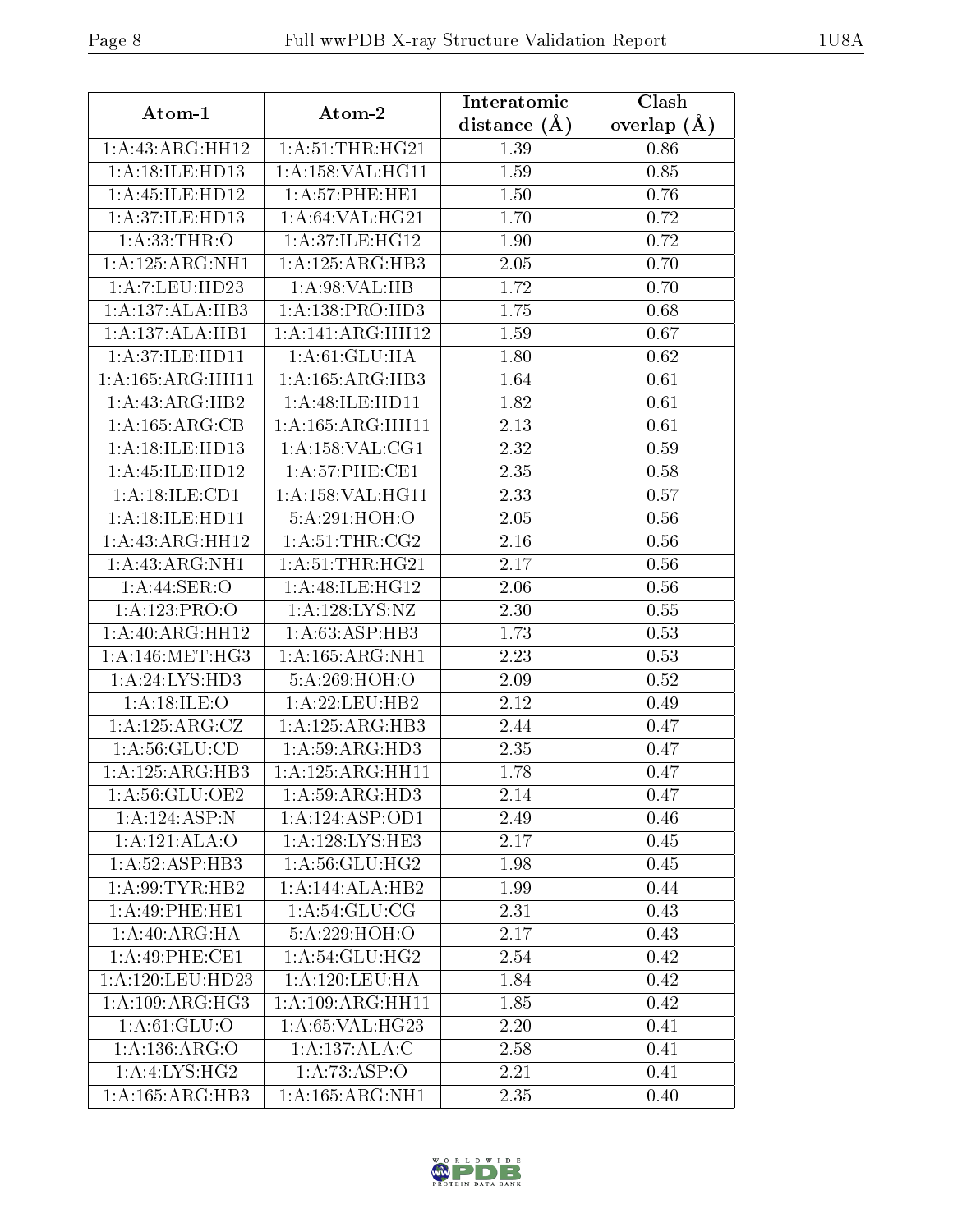There are no symmetry-related clashes.

### 5.3 Torsion angles (i)

#### 5.3.1 Protein backbone  $(i)$

In the following table, the Percentiles column shows the percent Ramachandran outliers of the chain as a percentile score with respect to all X-ray entries followed by that with respect to entries of similar resolution.

The Analysed column shows the number of residues for which the backbone conformation was analysed, and the total number of residues.

| $\mid$ Mol $\mid$ Chain | Analysed                                |  |          | Favoured   Allowed   Outliers   Percentiles |
|-------------------------|-----------------------------------------|--|----------|---------------------------------------------|
|                         | $159/176$ (90\%)   154 (97\%)   3 (2\%) |  | $2(1\%)$ | $\boxed{12}$                                |

All (2) Ramachandran outliers are listed below:

| Mol | Chain | Res | L'ype |
|-----|-------|-----|-------|
|     |       |     |       |
|     |       |     |       |

#### 5.3.2 Protein sidechains  $(i)$

In the following table, the Percentiles column shows the percent sidechain outliers of the chain as a percentile score with respect to all X-ray entries followed by that with respect to entries of similar resolution.

The Analysed column shows the number of residues for which the sidechain conformation was analysed, and the total number of residues.

| Mol   Chain | Analysed                           |  | Rotameric   Outliers   Percentiles |  |
|-------------|------------------------------------|--|------------------------------------|--|
|             | $121/132(92\%)$ 116 (96\%) 5 (4\%) |  | $\parallel$ 30 29                  |  |

All (5) residues with a non-rotameric sidechain are listed below:

| Mol | Chain | Res | <b>Type</b> |
|-----|-------|-----|-------------|
|     |       | 22  | <b>LEU</b>  |
|     |       | 116 | VAL         |
|     |       | 117 | $\rm{ARG}$  |
|     |       | 124 | ASP         |
|     |       | 165 | $\rm{ARG}$  |

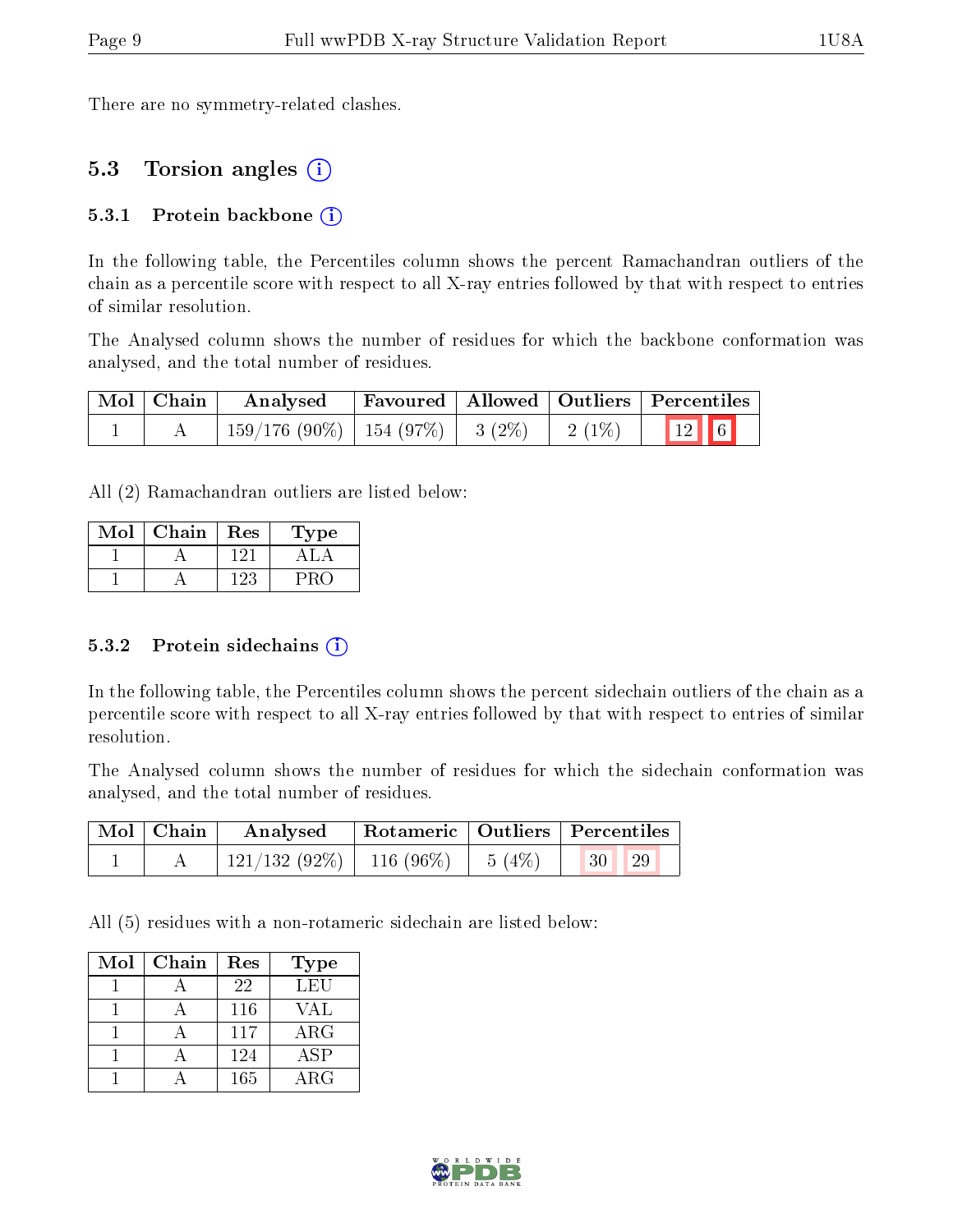Some sidechains can be flipped to improve hydrogen bonding and reduce clashes. All (2) such sidechains are listed below:

| Mol | Chain | Res | L'ype |
|-----|-------|-----|-------|
|     |       |     | . ÷I  |
|     |       |     |       |

#### 5.3.3 RNA  $(i)$

There are no RNA molecules in this entry.

#### 5.4 Non-standard residues in protein, DNA, RNA chains (i)

There are no non-standard protein/DNA/RNA residues in this entry.

#### 5.5 Carbohydrates (i)

There are no carbohydrates in this entry.

#### 5.6 Ligand geometry (i)

Of 5 ligands modelled in this entry, 3 are monoatomic - leaving 2 for Mogul analysis.

In the following table, the Counts columns list the number of bonds (or angles) for which Mogul statistics could be retrieved, the number of bonds (or angles) that are observed in the model and the number of bonds (or angles) that are defined in the Chemical Component Dictionary. The Link column lists molecule types, if any, to which the group is linked. The Z score for a bond length (or angle) is the number of standard deviations the observed value is removed from the expected value. A bond length (or angle) with  $|Z| > 2$  is considered an outlier worth inspection. RMSZ is the root-mean-square of all Z scores of the bond lengths (or angles).

|     |      |                     |             | Bond lengths<br>Link |              |                |             | Bond angles |      |          |
|-----|------|---------------------|-------------|----------------------|--------------|----------------|-------------|-------------|------|----------|
| Mol | Type | $\mid$ Chain $\mid$ | $\vert$ Res |                      | Counts       | RMSZ           | # $ Z  > 2$ | Counts      | RMSZ | # Z      |
| J.  | ADP  |                     | $180\,$     | $\blacksquare$       | 24, 29, 29   | 1.94           | 6(25%)      | 29,45,45    | 1.15 | $(10\%)$ |
| 4   | SKM  |                     | 181         | -                    | ,12,12<br>9. | $1.52^{\circ}$ |             | 12,17,17    | 0.52 |          |

In the following table, the Chirals column lists the number of chiral outliers, the number of chiral centers analysed, the number of these observed in the model and the number defined in the Chemical Component Dictionary. Similar counts are reported in the Torsion and Rings columns. '-' means no outliers of that kind were identified.

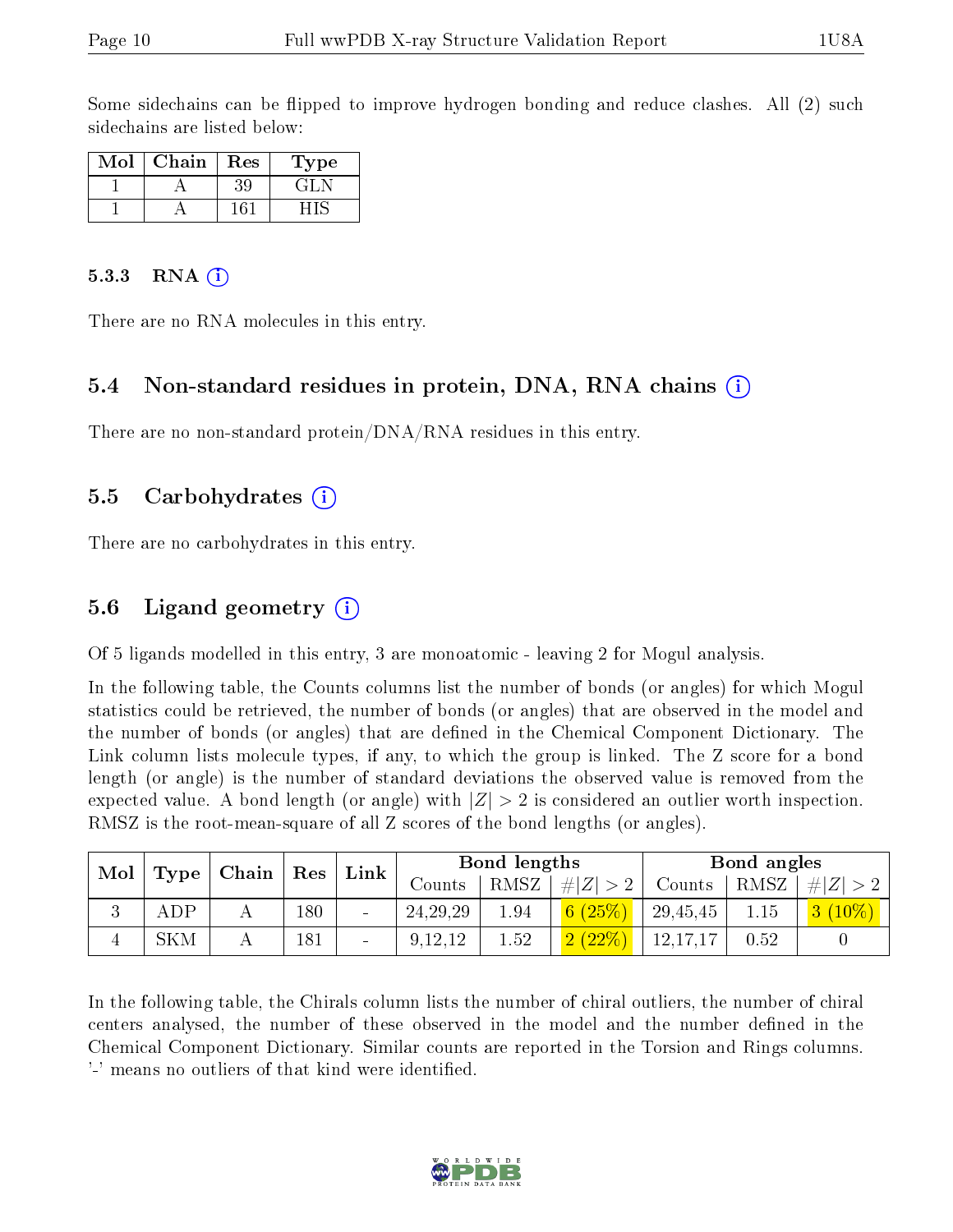| Mol |     |         |                          | $\mid$ Type $\mid$ Chain $\mid$ Res $\mid$ Link $\mid$ Chirals | <b>Torsions</b>        | Rings       |
|-----|-----|---------|--------------------------|----------------------------------------------------------------|------------------------|-------------|
|     | ADP | $180\,$ | $\sim$                   | <b>Contract Contract</b>                                       | $2/12/32/32$   0/3/3/3 |             |
|     |     | 181     | $\overline{\phantom{a}}$ | $\overline{\phantom{0}}$                                       | 0/0/20/20              | $\mid 0/1/$ |

All (8) bond length outliers are listed below:

| Mol            | Chain | Res | Type       | Atoms                                 | Z       | Observed $(A)$ | Ideal(A) |
|----------------|-------|-----|------------|---------------------------------------|---------|----------------|----------|
| 3              | А     | 180 | ADP        | $C4-N3$                               | 5.05    | 1.42           | 1.35     |
| 3              | А     | 180 | ADP        | $O4'$ -C1'                            | 3.94    | 1.46           | 1.41     |
| 3              | А     | 180 | ADP        | $C2-N3$                               | 3.36    | 1.37           | 1.32     |
| 3              | А     | 180 | ADP        | $C2$ <sup>'</sup> - $C1$ <sup>'</sup> | $-3.32$ | 1.48           | 1.53     |
| $\overline{4}$ | А     | 181 | <b>SKM</b> | $C9-C10$                              | 3.21    | 1.54           | 1.50     |
| 3              | А     | 180 | ADP        | $C2-N1$                               | 3.16    | 1.39           | 1.33     |
| 4              | А     | 181 | <b>SKM</b> | $C5-C4$                               | 2.51    | 1.54           | 1.50     |
| 3              | А     | 180 | ADP        | PB-O3B                                | 2.38    | 1.64           | 1.54     |

All (3) bond angle outliers are listed below:

| Mol | Chain | Res | Type | Atoms            |      | Observed $(°)$ | $Ideal(^{\circ})$ |
|-----|-------|-----|------|------------------|------|----------------|-------------------|
|     |       | 180 | A DP | $C5-C6-N6$       | 2.95 | 124.83         | 120.35            |
|     |       | 180 | A DP | $O2B$ -PB- $O1B$ | 2.77 | 121.54         | 110.68            |
|     |       | 180 | A DP | $C2'$ -C3'-C4'   | 2.28 | 107.06         | 102.64            |

There are no chirality outliers.

All (2) torsion outliers are listed below:

| Mol | $\mid$ Chain |      | $\pm$ Res $\pm$ Type | Atoms           |
|-----|--------------|------|----------------------|-----------------|
|     |              | 180. |                      | PA-O3A-PB-O3B   |
|     |              |      |                      | $PA-O3A-PB-O1B$ |

There are no ring outliers.

No monomer is involved in short contacts.

The following is a two-dimensional graphical depiction of Mogul quality analysis of bond lengths, bond angles, torsion angles, and ring geometry for all instances of the Ligand of Interest. In addition, ligands with molecular weight > 250 and outliers as shown on the validation Tables will also be included. For torsion angles, if less then 5% of the Mogul distribution of torsion angles is within 10 degrees of the torsion angle in question, then that torsion angle is considered an outlier. Any bond that is central to one or more torsion angles identified as an outlier by Mogul will be highlighted in the graph. For rings, the root-mean-square deviation (RMSD) between the ring in question and similar rings identified by Mogul is calculated over all ring torsion angles. If the average RMSD is greater than 60 degrees and the minimal RMSD between the ring in question and any Mogul-identified rings is also greater than 60 degrees, then that ring is considered an outlier.

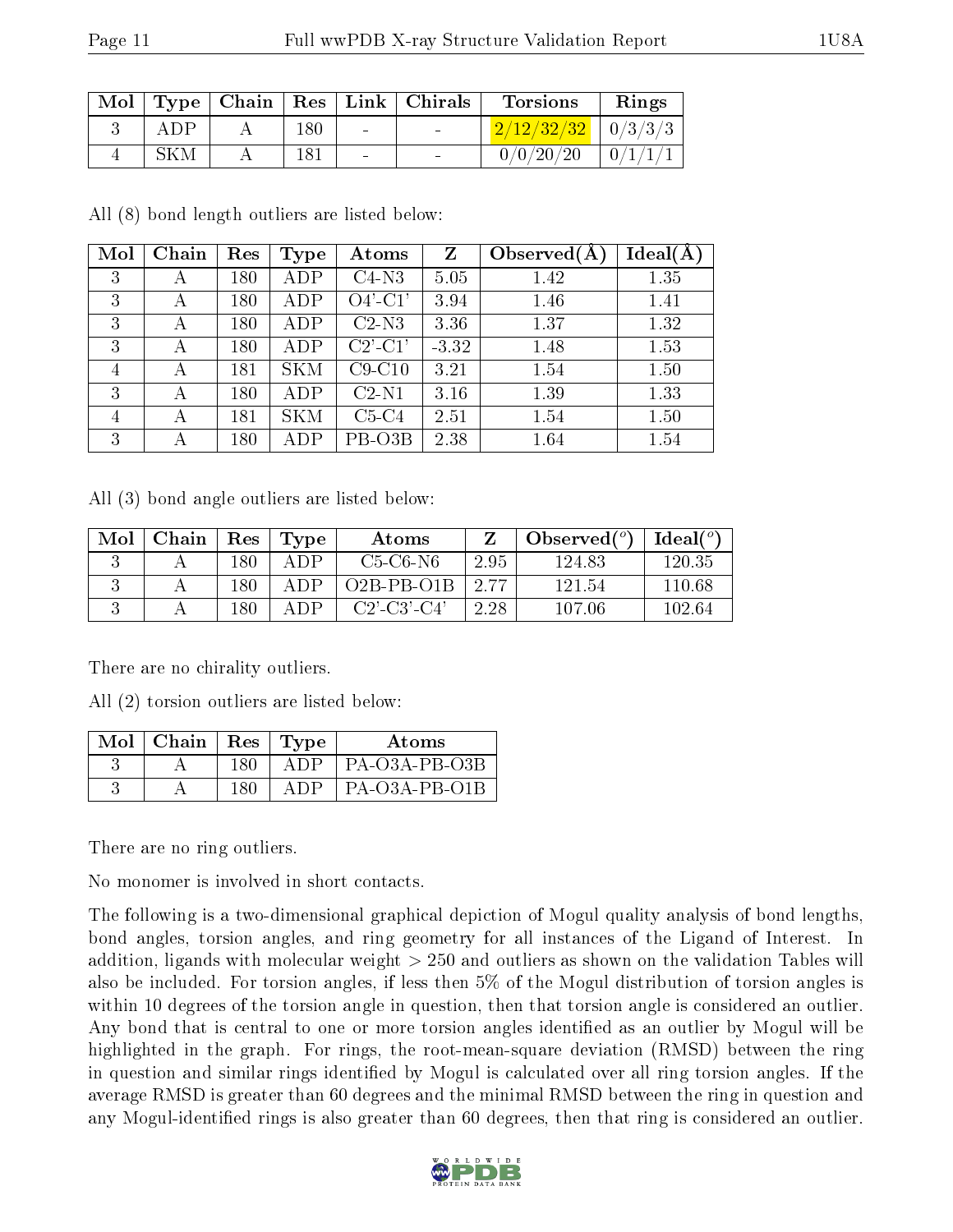The outliers are highlighted in purple. The color gray indicates Mogul did not find sufficient equivalents in the CSD to analyse the geometry.



### 5.7 [O](https://www.wwpdb.org/validation/2017/XrayValidationReportHelp#nonstandard_residues_and_ligands)ther polymers  $(i)$

There are no such residues in this entry.

### 5.8 Polymer linkage issues (i)

There are no chain breaks in this entry.

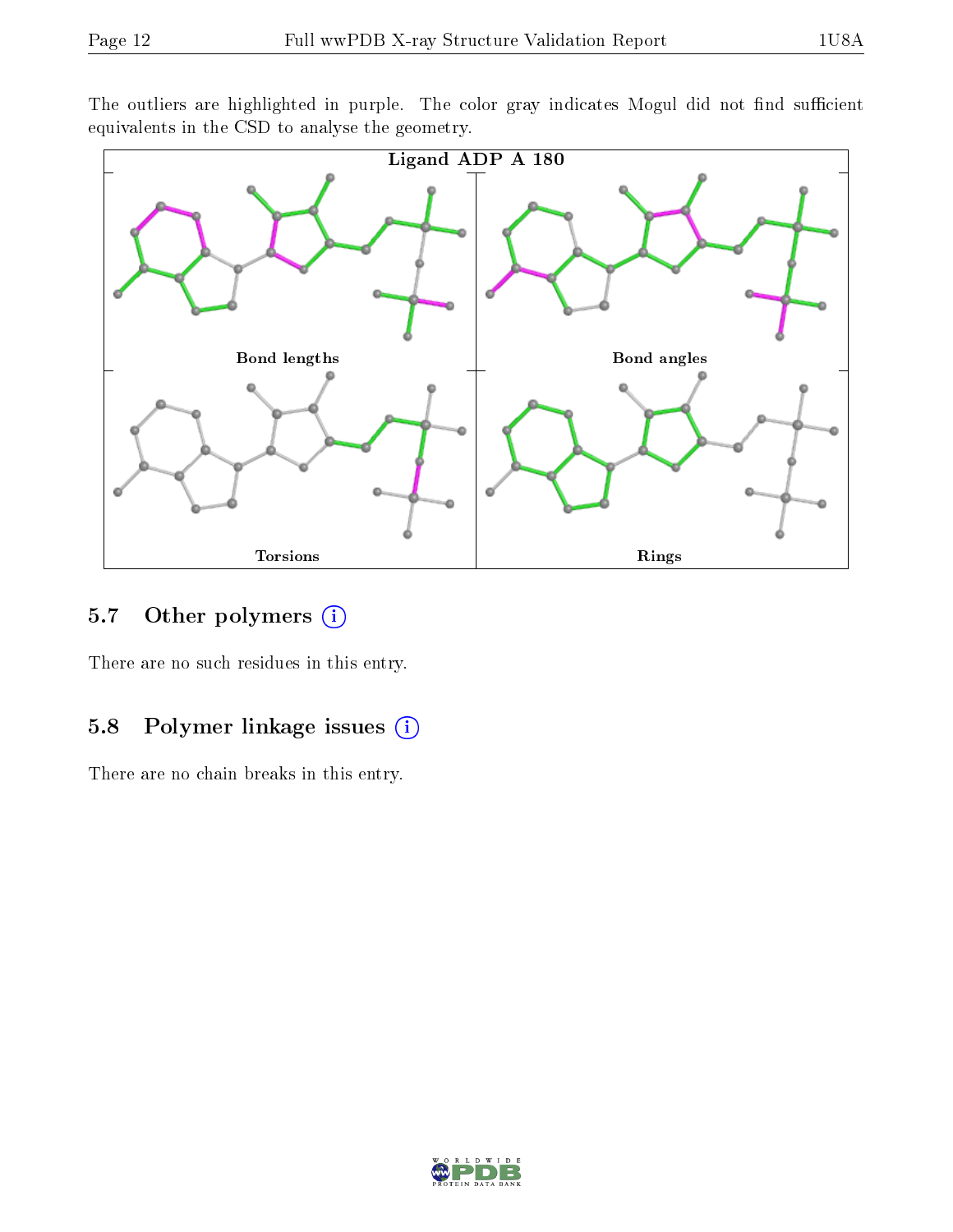# 6 Fit of model and data  $\left( \cdot \right)$

# 6.1 Protein, DNA and RNA chains (i)

In the following table, the column labelled  $#RSRZ>2'$  contains the number (and percentage) of RSRZ outliers, followed by percent RSRZ outliers for the chain as percentile scores relative to all X-ray entries and entries of similar resolution. The OWAB column contains the minimum, median,  $95<sup>th</sup>$  percentile and maximum values of the occupancy-weighted average B-factor per residue. The column labelled  $Q< 0.9$  lists the number of (and percentage) of residues with an average occupancy less than 0.9.

| $\mid$ Mol $\mid$ Chain | Analysed                  | $ \langle \mathrm{RSRZ}\rangle $ | $\#\text{RSRZ}\text{>2}$            | $\text{OWAB}(\AA^2) \mid \text{Q}<0.9$ |  |
|-------------------------|---------------------------|----------------------------------|-------------------------------------|----------------------------------------|--|
|                         | $\pm$ 163/176 (92%) $\pm$ | 0.06                             | 11 (6%)   17   24   28, 41, 92, 107 |                                        |  |

All (11) RSRZ outliers are listed below:

| Mol | Chain | Res<br><b>Type</b> |                      | <b>RSRZ</b> |  |
|-----|-------|--------------------|----------------------|-------------|--|
| 1   | А     | 53                 | GLY                  | 4.8         |  |
| 1   | A     | 113                | GLY                  | 4.1         |  |
| 1   | A     | 123                | PRO                  | 4.1         |  |
| 1   | A     | 78                 | LEU                  | 3.0         |  |
| 1   | A     | 51                 | THR.                 | 2.5         |  |
| 1   | A     | 52                 | $\operatorname{ASP}$ | 2.4         |  |
| 1   | A     | 59                 | ARG                  | 2.3         |  |
| 1   | A     | 55                 | GLN                  | 2.3         |  |
| 1   | А     | 8                  | VAL                  | 2.2         |  |
| 1   | A     | 48                 | ILE                  | 2.2         |  |
|     |       | 46                 | ALA                  | 2.2         |  |

## 6.2 Non-standard residues in protein, DNA, RNA chains (i)

There are no non-standard protein/DNA/RNA residues in this entry.

### 6.3 Carbohydrates (i)

There are no carbohydrates in this entry.

## 6.4 Ligands  $(i)$

In the following table, the Atoms column lists the number of modelled atoms in the group and the number defined in the chemical component dictionary. The B-factors column lists the minimum,